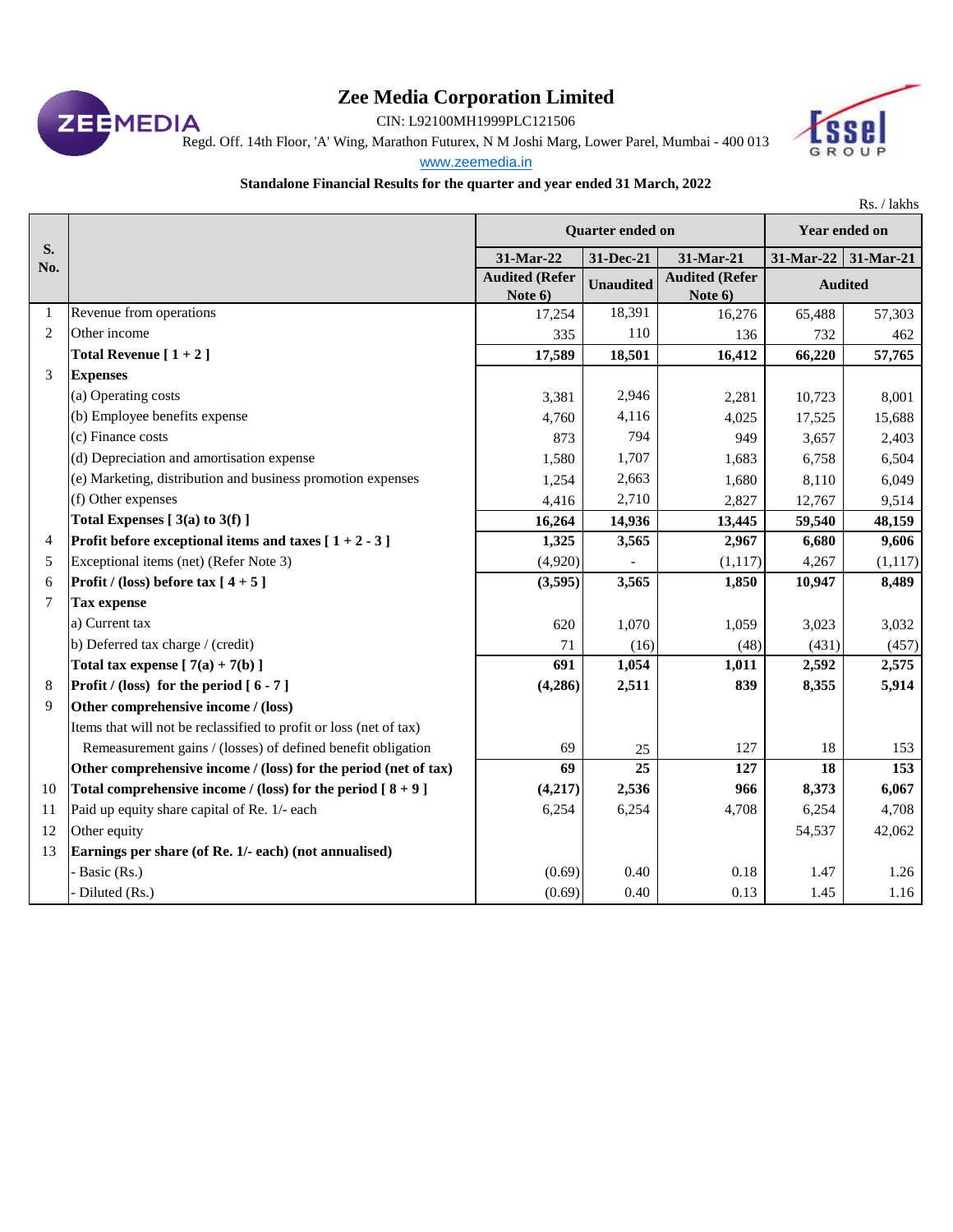

CIN: L92100MH1999PLC121506

Regd. Off. 14th Floor, 'A' Wing, Marathon Futurex, N M Joshi Marg, Lower Parel, Mumbai - 400 013

[www.zeemedia.in](http://www.zeenews.india.com/)



### **Standalone Statement of Assets and Liabilities as at 31 March, 2022**

|                                                                     | Rs. / lakhs    |                          |  |  |
|---------------------------------------------------------------------|----------------|--------------------------|--|--|
|                                                                     | 31-Mar-22      | 31-Mar-21                |  |  |
|                                                                     | <b>Audited</b> | <b>Audited</b>           |  |  |
| <b>Assets</b>                                                       |                |                          |  |  |
| <b>Non-current assets</b>                                           |                |                          |  |  |
| (a) Property, plant and equipment                                   | 16,319         | 20,512                   |  |  |
| (b) Capital work-in-progress                                        | 56             |                          |  |  |
| (c) Intangible assets                                               | 1,520          | 1,570                    |  |  |
| (d) Financial assets                                                |                |                          |  |  |
| (i) Investments                                                     | 34,240         | 13,339                   |  |  |
| (ii) Loans                                                          |                | 1,000                    |  |  |
| (iii) Other financial assets                                        | 639            | 420                      |  |  |
| (e) Income tax assets (net)                                         | 103            | 100                      |  |  |
| (f) Deferred tax assets                                             | 2,535          | 2,110                    |  |  |
| (g) Other non-current assets                                        | 272            | 571                      |  |  |
| <b>Total non-current assets</b>                                     | 55,684         | 39,622                   |  |  |
|                                                                     |                |                          |  |  |
| <b>Current assets</b>                                               |                |                          |  |  |
| (a) Financial assets                                                |                |                          |  |  |
| (i) Trade receivables                                               | 22,096         | 21,642                   |  |  |
| (ii) Cash and cash equivalents                                      | 318            | 5,520                    |  |  |
| (iii) Bank balances other than cash and cash equivalents            | 894            | 873                      |  |  |
| (iv) Loans                                                          | 3,050          |                          |  |  |
| (v) Other financial assets                                          | 20,281         | 32,656                   |  |  |
| (b) Other current assets                                            | 1,661          | 3,651                    |  |  |
| <b>Total current assets</b>                                         | 48,300         | 64,342                   |  |  |
|                                                                     |                |                          |  |  |
| <b>Total assets</b>                                                 | 103,984        | 103,964                  |  |  |
|                                                                     |                |                          |  |  |
| <b>Equity and liabilities</b>                                       |                |                          |  |  |
| <b>Equity</b>                                                       |                |                          |  |  |
| (a) Equity share capital                                            | 6,254          | 4,708                    |  |  |
| (b) Instruments entirely equity in nature                           |                | 1,546                    |  |  |
| (c) Other equity                                                    | 54,537         | 42,062                   |  |  |
| <b>Total equity</b>                                                 | 60,791         | 48,316                   |  |  |
| <b>Non-current liabilities</b>                                      |                |                          |  |  |
| (a) Financial liabilities                                           |                |                          |  |  |
| (i) Borrowings                                                      | 16,225         | 24,985                   |  |  |
| (ii) Lease liabilities                                              | 8              | 2,466                    |  |  |
| (b) Provisions                                                      | 3,020          | 2,923                    |  |  |
| <b>Total non-current liabilities</b>                                | 19,253         | 30,374                   |  |  |
|                                                                     |                |                          |  |  |
| <b>Current liabilities</b>                                          |                |                          |  |  |
| (a) Financial liabilities                                           |                |                          |  |  |
| (i) Borrowings                                                      | 5,155          | 6,673                    |  |  |
| (ii) Lease liabilities                                              | 2,458          | 2,192                    |  |  |
| (iii) Trade payables                                                |                |                          |  |  |
| Dues of micro enterprises and small enterprises                     |                | $\overline{\phantom{a}}$ |  |  |
| Dues of creditors other than micro enterprises and small enterprise | 2,508          | 2,753                    |  |  |
| (iv) Other financial liabilities                                    | 11,145         | 9,983                    |  |  |
| (b) Other current liabilities                                       | 2,035          | 2,653                    |  |  |
| (c) Provisions                                                      | 192            | 175                      |  |  |
| (d) Current tax liabilities (net)                                   | 447            | 845                      |  |  |
| <b>Total current liabilities</b>                                    | 23,940         | 25,274                   |  |  |
|                                                                     |                |                          |  |  |
| <b>Total equity and liabilities</b>                                 | 103,984        | 103,964                  |  |  |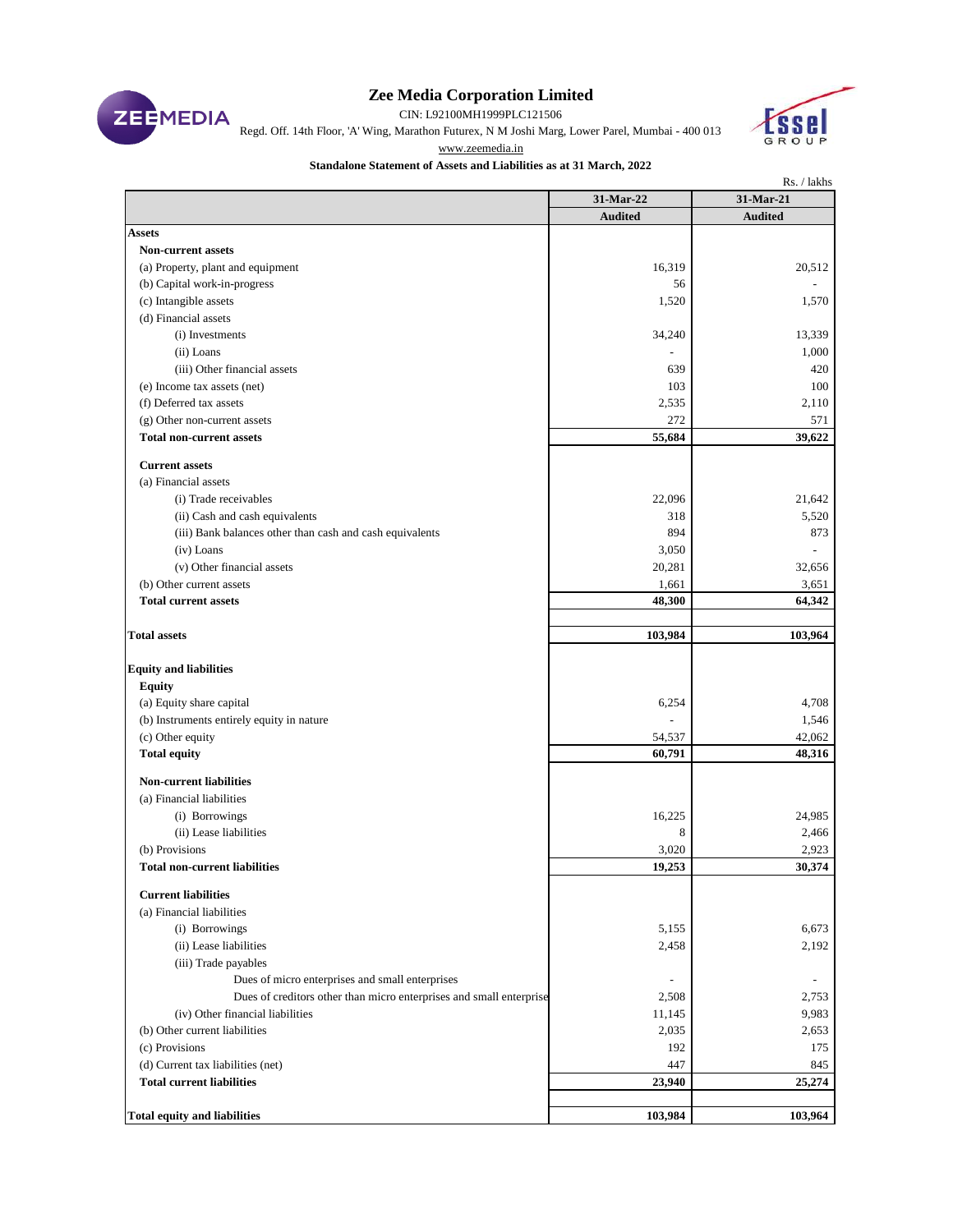

#### **Zee Media Corporation Limited** CIN: L92100MH1999PLC121506

Regd. Off. 14th Floor, 'A' Wing, Marathon Futurex, N M Joshi Marg, Lower Parel, Mumbai - 400 013

[www.zeemedia.in](http://www.zeenews.india.com/)



**Standalone Statement of Cash Flows for the year ended 31 March, 2022**

|                                                                                            |                | Rs. / lakhs    |
|--------------------------------------------------------------------------------------------|----------------|----------------|
|                                                                                            | 31-Mar-22      | 31-Mar-21      |
|                                                                                            | <b>Audited</b> | <b>Audited</b> |
| A. Cash flow from operating activities                                                     |                |                |
| Profit / (loss) before tax                                                                 | 10,947         | 8,489          |
| <b>Adjustments for:</b>                                                                    |                |                |
| Depreciation and amortization expense                                                      | 6,758          | 6,504          |
| Allowances / (reversal) for bad and doubtful debts / advances                              | 673            | 313            |
| Bad debts / advances written off                                                           | 87             | 40             |
| Liabilities / excess provisions written back                                               | (39)           | (9)            |
| Re-measurement gains / (losses) of defined benefit obligation                              | 24             | 205            |
| Unrealized loss / (gain) on exchange adjustments (net)                                     | (7)            | 31             |
| Net loss / (profit) on sale / discard of property, plant and equipment / intangible assets | 850            | 120            |
| Interest expense                                                                           | 3,303          | 2,270          |
| Unwinding of discount on deposits received                                                 |                | 26             |
| Interest income                                                                            | (460)          | (418)          |
| Expenses related to issue of Non Convertible Debentures                                    |                | 56             |
| Gain on derecognition of right-of-use asset                                                |                | (14)           |
| Expenses related to capital issues charged directly to other equity                        | (15)           | (28)           |
| Exceptional items (Refer Note 3)                                                           | (4,267)        | 1,117          |
| Operating profit before working capital changes                                            | 17,854         | 18,702         |
| Adjustments for:                                                                           |                |                |
| (Increase) / decrease in trade and other receivables                                       | (4,638)        | (6,903)        |
| Increase / (decrease) in trade and other payables                                          | 1,701          | 2,925          |
| <b>Cash generated from operations</b>                                                      | 14,917         | 14,724         |
| Direct taxes paid (net)                                                                    | (3, 424)       | (2, 497)       |
| Net cash flow from operating activities (A)                                                | 11,493         | 12,227         |
| <b>B.</b> Cash flow from investing activities                                              |                |                |
| Purchase of property, plant and equipment, intangible assets, capital work in progress     | (3, 423)       | (3,828)        |
| Sale of property, plant and equipment and intangible assets                                | 51             | 15             |
| Investment in shares of subsidiary                                                         |                | (10)           |
| Proceeds on sale of investment                                                             | 170            |                |
| (Increase) / decrease in deposits with banks (net)                                         | (252)          | (293)          |
| Loan given - subsidiary                                                                    | (3,225)        |                |
| Loan given repaid - subsidiaries                                                           | 1,175          |                |
| Interest received                                                                          | 464            | 409            |
| Net cash flow used in investing activities (B)                                             | (5,040)        | (3,708)        |
| C. Cash flow from financing activities                                                     |                |                |
| Proceeds from issue of share warrants                                                      | 4.118          |                |
| Repayment of long-term borrowings                                                          | (4, 611)       | (1,948)        |
| Proceeds from vehicle loans                                                                | 176            |                |
| Repayment of vehicle loans                                                                 | (25)           | (25)           |
| Redemption of Non Convertible Debentures                                                   | (6,521)        |                |
| Proceeds from issue of Non Convertible Debentures (net of expenses)                        |                | 22.944         |
| Payment against invocation of Corporate Guarantee obligation                               |                | (20,000)       |
| Principal payment of lease liabilities                                                     | (2,192)        | (1,892)        |
| Interest payment of lease liabilities                                                      | (349)          | (543)          |
| Interest paid                                                                              | (2, 399)       | (1, 328)       |
| Net cash flow from/(used in) financing activities (C)                                      | (11, 803)      | (2,792)        |
|                                                                                            |                |                |
| Net changes in cash and cash equivalents $(A+B+C)$                                         | (5,350)        | 5,727          |
| Cash and cash equivalents at the beginning of the year                                     | 5,520          | (207)          |
| Cash and cash equivalents at the end of the year                                           | 170            | 5,520          |

Note 1: Breakup of cash and cash equivalents is as under:

|                                                                              | 31-Mar-22      | 31-Mar-21                |
|------------------------------------------------------------------------------|----------------|--------------------------|
|                                                                              | <b>Audited</b> | <b>Audited</b>           |
| <b>Balances</b> with banks                                                   |                |                          |
| - in current accounts (including debit balance in cash credit account)       | 309            | 1,808                    |
| - in deposit accounts                                                        | ۰              | 3,701                    |
| Cash on hand                                                                 |                |                          |
| Cash credit from bank which forms an integral part of cash management system | (148)          | $\overline{\phantom{a}}$ |
| Cash and cash equivalents at the end of the year                             | 170            | 5,520                    |

**Note 2:** Non- cash transaction

(a) During the year ended 31 March, 2021, the Company had issued and allotted 15,46,39,175 0.01% Compulsorily Convertible Preference Shares of Re. 1 each, at a issue price of Rs. 5.82 (including premium of Rs. 4.82) amounting to Rs. 9,000 lakhs to Miloeux Media & Entertainment Private Limited (Refer note 4(i)).

(b) The transfer of the Digital Publishing Business Division of the Company through a Business Transfer Agreement to Indiadotcom Digital Private Limited (formerly known as Rapidcube Technologies Private Limited), the wholly owned subsidiary of the Company, being a non cash transaction, has not been considered above (Refer note 3(a)).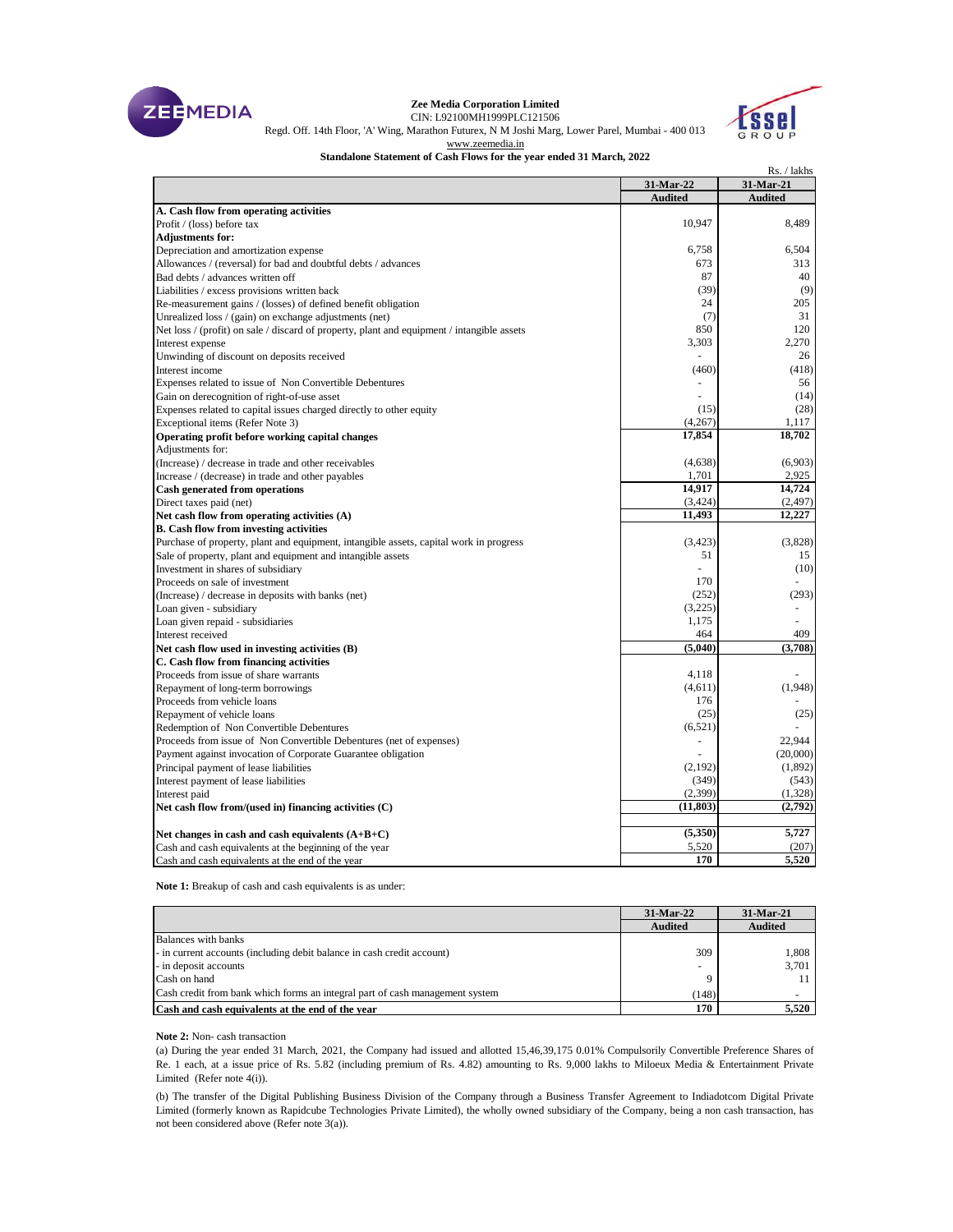



CIN: L92100MH1999PLC121506 Regd. Off. 14th Floor, 'A' Wing, Marathon Futurex, N M Joshi Marg, Lower Parel, Mumbai - 400 013

#### [w](http://www.zeenews.india.com/)ww.zeemedia.in

- 1 The above standalone financial results, prepared in accordance with the Indian Accounting Standards (Ind AS), the provisions of the Companies Act, 2013 and guidelines issued by the Securities and Exchange Board of India, have been reviewed by the Audit Committee and approved by the Board of Directors at their respective meetings held on 24 May, 2022.
- 2 The Company has only one identifiable business segment viz. News Publishing and Broadcasting Business.

#### 3 Exceptional items:

a) Consequent to the requisite approvals for the transfer of the Digital Publishing Business Division of the Company through a Business Transfer Agreement to Indiadotcom Digital Private Limited ("Indiadotcom"), the wholly owned subsidiary of the Company, the said transfer has been completed on 4 May, 2021, effective from 1 April, 2021. In discharge of its consideration payable for the said transfer, the Board of Directors of Indiadotcom has allotted 23,32,16,754 (Twenty Three Crore Thirty Two Lakh Sixteen Thousand Seven Hundred and Fifty Four) fully paid up Equity shares of Indiadotcom of Rs. 10 each, to the Company. The gain on transfer of the said business of Rs. 21,750 lakhs has been disclosed as Exceptional Item for the year ended 31 March, 2022.

b) During the year ended 31 March, 2021, the Company had written back certain provisions / liabilities amounting to Rs. 883 lakhs which were no longer required / payable. Further, the global pandemic had caused extensive proliferation of the news business, and hence further increased competition and accordingly the Company was required to adopt an aggressive content and distribution strategy. The use of decentralised studios and adoption of work-from-home culture required additional investments. The Company entered into strategic content and distribution partnerships with various vendors / aggregators for the aforementioned requirements. In some cases where the obligations could not be fulfilled within the agreed timelines due to prolonged and widespread global pandemic and disruption in the supply chain, the Company has taken various steps including rescheduling of delivery terms. However, on a prudence basis, the Company had provided Rs. 2,000 lakhs as allowances for bad and doubtful advances / deposits during the year / quarter ended 31 March, 2021.

During the year / quarter ended 31 March, 2022, the Company has re-assessed the recoverability of its assets including property, plant and equipment, intangible assets, investments and receivables considering the internal and external information including subsequent collections of receivables, credit risk and industry reports available. Based on such assessments and steps being taken, the Company has provided an amount of Rs. 2,500 lakhs as allowances for bad and doubtful deposits and expects no further adjustments to the carrying values of its assets.

c) The Company's investment of Rs. 43,627 lakhs in 436,26,56,265 - 6% Non-Cumulative Non-Convertible Redeemable Preference Shares of Re. 1 each of Diligent Media Corporation Limited ("DMCL") redeemable at par on 01 November, 2036, which had been fully provided for in earlier years as per Ind-AS 109 – "Financial Instruments", has been sold at Rs. 170 lakhs on 24 July, 2021, and the gain on transfer of such Preference Shares of Rs. 170 lakhs has been disclosed as Exceptional Item for the year ended 31 March, 2022.

d) The Company has provided Rs. 12,733 lakhs against amount recoverable from DMCL (Refer note 5 below) and the same is shown as Exceptional item for the year ended 31 March, 2022.

e) The Company's investments in associates of Rs. 3,688 lakhs and Rs. 289 lakhs in equity shares of Today Merchandise Private Limited (TMPL) and Today Retail Network Private Limited (TRNPL) respectively, were tested for impairment as per Ind-AS 36 – "Impairment of Assets" as at 31 March, 2022. Based on the valuations carried out by an independent valuer, an amount of ₹ 2,228 lakhs and Rs. 192 lakhs has been provided towards impairment in the value of investments in TMPL and TRNPL respectively and disclosed as an Exceptional Item for the quarter / year ended 31 March, 2022.

4 During the year ended 31 March, 2022, the Company has allotted:

(i) 15,46,39,175 equity shares of Re. 1 each fully paid up on conversion of 15,46,39,175 Compulsorily Convertible Preference Shares ("CCPS") of Re. 1 each fully paid up, issued during the previous year at a premium of Rs. 4.82 to Non-Promoters.

(ii) 135,000,000 warrants on 5 January, 2022 for cash consideration on a preferential basis, at an issue price of Rs. 12.20 per warrant (including premium of Rs. 11.20), with the right to warrant holder to apply for and be allotted 1 (One) Equity Share of face value of Re. 1 each fully paid up of the Company, to Asian Satellite Broadcast Private Limited, a Promoter Group entity. As per the terms of the issue, on allotment received Rs 4,118 lakhs, being 25% of issue price.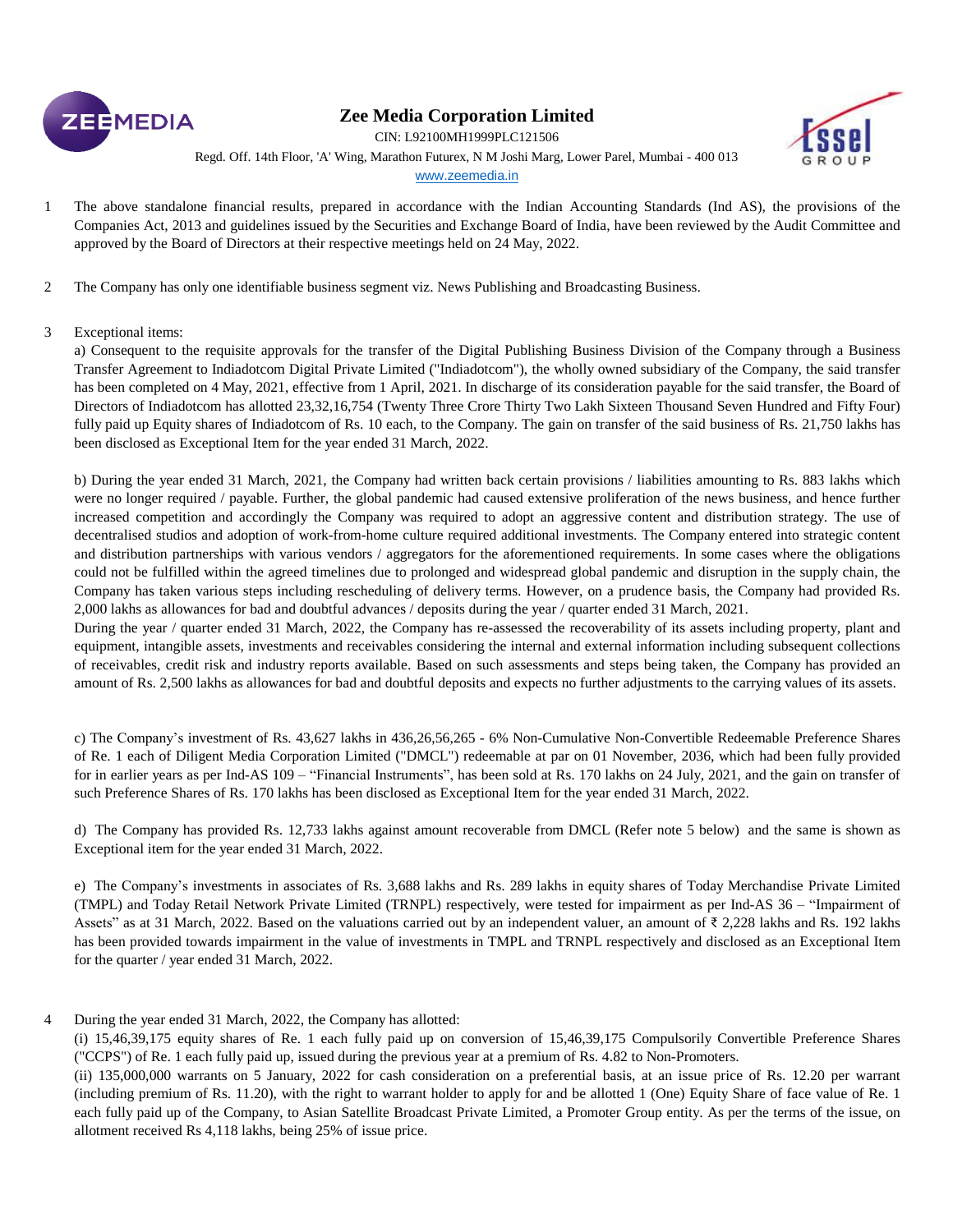5 Consequent to the invocation of the Corporate Guarantee issued by the Company in relation to the Non convertible debentures issued by Diligent Media Corporation Limited ("DMCL") and subsequent to the discharge of the liability by the Company under the Corporate Guarantee, an amount of Rs. 29,000 lakhs as well as other receivables of Rs. 1,933 lakhs aggregating to Rs. 30,933 lakhs is recoverable by the Company from DMCL.

In order to recover the total due and outstanding amount, the Company has been in discussion with DMCL and DMCL has expressed its inability, due to its stressed financial position, to pay the aforesaid amount in cash. Post discussions, DMCL agreed to settle the entire outstanding amount by

transfer / assignment of Identified Trademarks of DMCL valued at Rs. 17,000 lakhs and cash payment of Rs. 1,200 lakhs, aggregating to Rs. 18,200 lakhs. Basis the Valuation reports received, the said settlement terms were agreed and approved by the Board of Directors of the Company as well as the Board of DMCL. The said terms of settlement were also approved by the members of the Company however the proposed settlement was not approved by the members of DMCL on account of which the settlement has not been effected. Based on the above agreed settlement terms with the Board of DMCL, the management has provided for Rs. 12,733 Lakhs and basis the internal assessment and the assurance from DMCL, the amount of Rs. 18,200 Lakhs is considered fully recoverable whereas the auditors have expressed qualification on the same.

- 6 The figures for the quarter ended 31 March, 2022 and corresponding quarter ended in the previous year as reported in the standalone annual financial results are the balancing figures between audited figures in respect of the full financial year and the published year to date unaudited figures upto the end of the third quarter of the relevant financial year which were subjected to limited review.
- 7 Figures of the previous periods have been regrouped and rearranged wherever considered necessary.

For Zee Media Corporation Limited

Dinesh Kumar Garg Executive Director - Finance and CFO Noida, 24 May, 2022 DIN: 02048097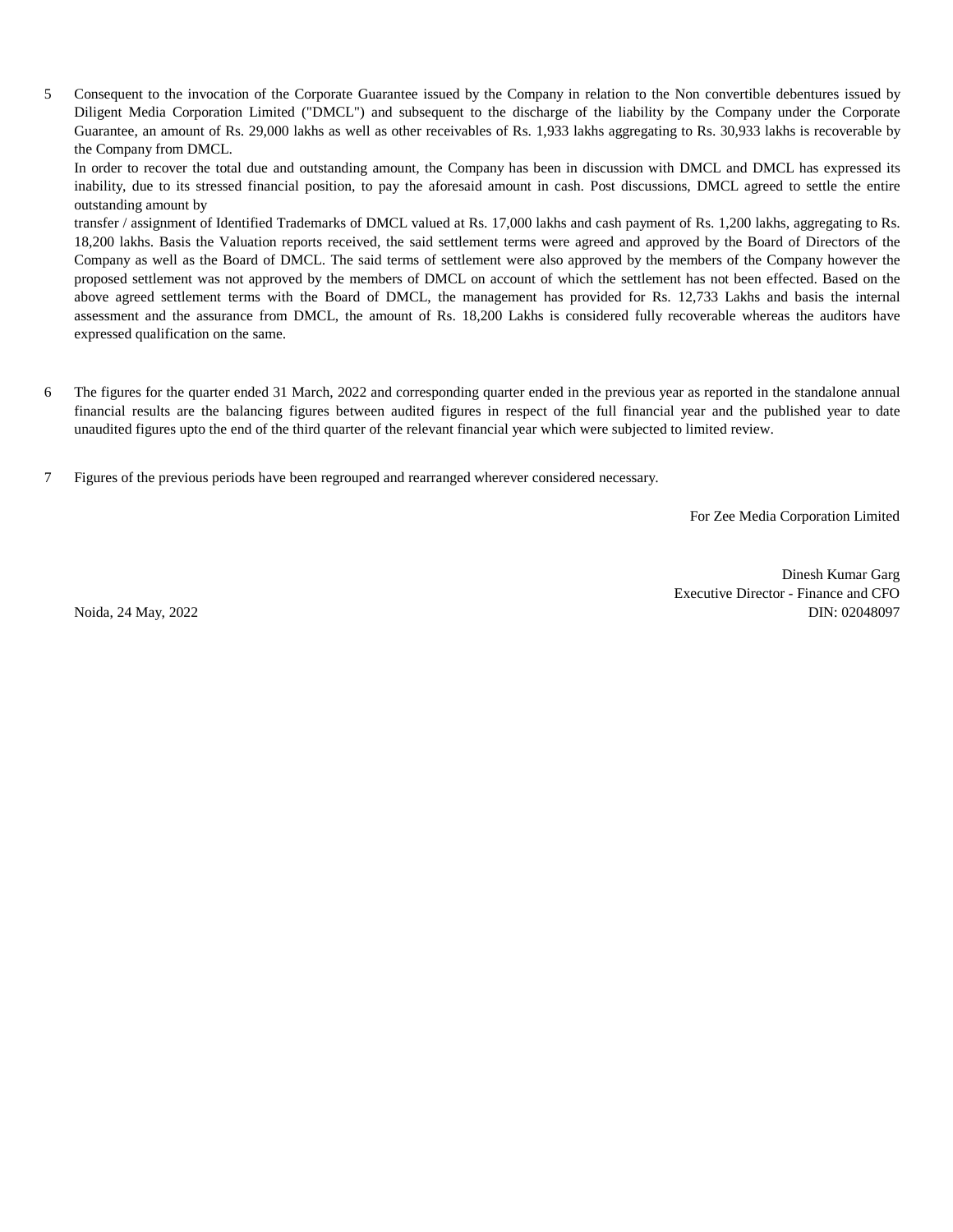

#### **Zee Media Corporation Limited** CIN: L92100MH1999PLC121506

**Regd. Off. 14th Floor, 'A' Wing, Marathon Futurex, N M Joshi Marg, Lower Parel, Mumbai - 400 013**

www.zeemedia.in



**Consolidated Financial Results for the quarter and year ended 31 March, 2022**

|        |                                                                                                |                                  |                  |                                  |                | Rs. / lakhs    |  |
|--------|------------------------------------------------------------------------------------------------|----------------------------------|------------------|----------------------------------|----------------|----------------|--|
|        |                                                                                                | <b>Ouarter</b> ended on          |                  |                                  | Year ended on  |                |  |
| S.     |                                                                                                | 31-Mar-22                        | 31-Dec-21        | 31-Mar-21                        | 31-Mar-22      | 31-Mar-21      |  |
| No.    |                                                                                                | <b>Audited (Refer</b><br>Note 3) | <b>Unaudited</b> | <b>Audited (Refer</b><br>Note 3) | <b>Audited</b> | <b>Audited</b> |  |
| 1      | Revenue from operations                                                                        | 24,773                           | 24,281           | 18,293                           | 86,686         | 64,907         |  |
| 2      | Other income                                                                                   | 191                              | 104              | 219                              | 566            | 521            |  |
|        | Total Revenue $[1+2]$                                                                          | 24,964                           | 24,385           | 18,512                           | 87,252         | 65,428         |  |
| 3      | <b>Expenses</b>                                                                                |                                  |                  |                                  |                |                |  |
|        | (a) Operating costs                                                                            | 4,290                            | 3,503            | 2,613                            | 12,942         | 8,663          |  |
|        | (b) Employee benefits expense                                                                  | 6,520                            | 5,499            | 4,265                            | 21,999         | 16,734         |  |
|        | (c) Finance costs                                                                              | 959                              | 815              | 959                              | 3,781          | 2,432          |  |
|        | (d) Depreciation and amortisation expense                                                      | 2,122                            | 2,126            | 2,037                            | 8,486          | 8,077          |  |
|        | (e) Marketing, distribution and business promotion expenses                                    | 1,335                            | 2,694            | 1,707                            | 8,266          | 6,118          |  |
|        | (f) Other expenses                                                                             | 6,768                            | 3,835            | 3,688                            | 18,113         | 11,608         |  |
|        | Total Expenses $[3(a)$ to $3(f)$ ]                                                             | 21,994                           | 18,472           | 15,269                           | 73,587         | 53,632         |  |
| 4      | Profit before share of profit / (loss) of associates, exceptional item and taxes $[1 + 2 - 3]$ | 2,970                            | 5,913            | 3,243                            | 13,665         | 11,796         |  |
| 5      | Share of profit / (loss) of associates                                                         | 8                                | 255              | 16                               | 259            | 24             |  |
| 6      | Profit / (loss) before exceptional items and tax $[4+5]$                                       | 2,978                            | 6,168            | 3,259                            | 13,924         | 11.820         |  |
| $\tau$ | Exceptional items (net) (Refer Note 4)                                                         | (6,921)                          |                  | (1, 117)                         | (21, 195)      | (1, 117)       |  |
| 8      | Profit / (loss) before tax $[6 + 7]$                                                           | (3,943)                          | 6,168            | 2,142                            | (7,271)        | 10,703         |  |
| 9      | Tax expense                                                                                    |                                  |                  |                                  |                |                |  |
|        | a) Current tax                                                                                 | 1,112                            | 1,077            | 1,122                            | 4,736          | 3,671          |  |
|        | b) Deferred tax charge / (credit)                                                              | 90                               | 545              | (30)                             | (235)          | (542)          |  |
|        | Total tax expense $[9(a) + 9(b)]$                                                              | 1,202                            | 1,622            | 1,092                            | 4,501          | 3,129          |  |
| 10     | Profit / (loss) for the period $[8 - 9]$                                                       | (5, 145)                         | 4,546            | 1,050                            | (11,772)       | 7,574          |  |
| 11     | Other comprehensive income / (loss)                                                            |                                  |                  |                                  |                |                |  |
|        | Items that will not be reclassified to profit or loss (net of tax)                             |                                  |                  |                                  |                |                |  |
|        | Remeasurement gain / (loss) of defined benefit obligation                                      | 96                               | 24               | 138                              | 47             | 162            |  |
|        | Share of other comprehensive income of associates                                              | (0)                              |                  | (0)                              | (0)            | (0)            |  |
|        | Other comprehensive income / (loss) for the period (net of tax)                                | 96                               | 24               | 138                              | 47             | 162            |  |
| 12     | Total comprehensive income / (loss) for the period $[10 + 11]$                                 | (5,049)                          | 4,570            | 1,188                            | (11, 725)      | 7,736          |  |
| 13     | Profit / (loss) for the period attributable to:                                                |                                  |                  |                                  |                |                |  |
|        | Owners of the parent                                                                           | (5, 145)                         | 4,546            | 1,050                            | (11,772)       | 7,574          |  |
| 14     | Total comprehensive income / (loss) attributable to:                                           |                                  |                  |                                  |                |                |  |
|        | Owners of the parent                                                                           | (5,049)                          | 4,570            | 1,188                            | (11, 725)      | 7,736          |  |
| 15     | Paid up equity share capital of Re. 1/- each                                                   | 6,254                            | 6,254            | 4,708                            | 6,254          | 4,708          |  |
| 16     | Other equity                                                                                   |                                  |                  |                                  | 39,374         | 46,941         |  |
| 17     | Earnings per share (of Re. 1/- each) (not annualised)                                          |                                  |                  |                                  |                |                |  |
|        | Basic (Rs.)                                                                                    | (0.82)                           | 0.73             | 0.22                             | (2.07)         | 1.61           |  |
|        | Diluted (Rs.)                                                                                  | (0.82)                           | 0.73             | 0.17                             | (2.07)         | 1.49           |  |

"0" represents less than Rs. 50,000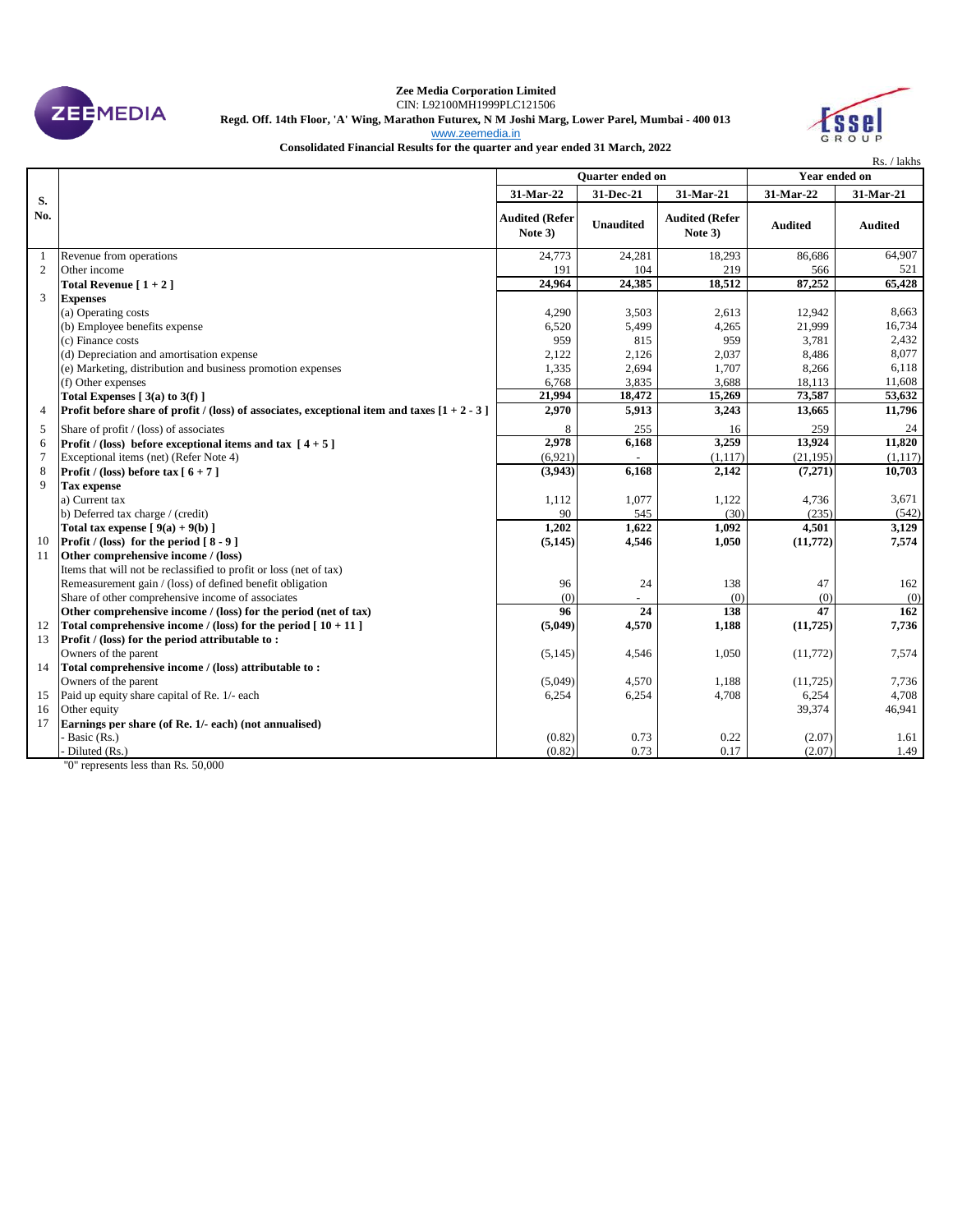

CIN: L92100MH1999PLC121506

Regd. Off. 14th Floor, 'A' Wing, Marathon Futurex, N M Joshi Marg, Lower Parel, Mumbai - 400 013



[www.zeemedia.in](http://www.zeenews.india.com/)

### **Consolidated Statement of Assets and Liabilities as at 31 March, 2022**

|                                                                      |                  | Rs. / lakhs    |
|----------------------------------------------------------------------|------------------|----------------|
|                                                                      | 31-Mar-22        | 31-Mar-21      |
|                                                                      | <b>Audited</b>   | <b>Audited</b> |
| <b>Assets</b>                                                        |                  |                |
| <b>Non-current assets</b>                                            |                  |                |
| (a) Property, plant and equipment                                    | 20,491           | 24,227         |
| (b) Capital work-in-progress                                         | 56               |                |
| (c) Intangible assets                                                |                  |                |
| (i) Goodwill                                                         | 479              |                |
| (ii) Other intangible assets                                         | 11,881           | 1,967          |
| (d) Investment in associates accounted for using equity method       | 2,743            | 4,905          |
| (e) Financial assets                                                 |                  |                |
| (i) Investments                                                      | 5,250            | 2,150          |
| (ii) Loans                                                           | $\overline{a}$   |                |
| (iii) Other financial assets                                         | 779              | 516            |
| (f) Income tax assets (net)                                          | 201              | 204            |
| (g) Deferred tax assets (net)                                        | 2,839            | 2,380          |
| (h) Other non-current assets                                         | 382              | 825            |
| <b>Total non-current assets</b>                                      | 45,101           | 37,174         |
| <b>Current assets</b>                                                |                  |                |
| (a) Financial assets                                                 |                  |                |
| (i) Trade receivables                                                | 23,820           | 23,829         |
| (ii) Cash and cash equivalents                                       | 2,703            | 8,196          |
| (iii) Bank balances other than cash and cash equivalents             | 899              | 873            |
| (iv) Other financial assets                                          | 21,241           | 36,414         |
| (b) Other current assets                                             | 3,471            | 4,012          |
| <b>Total current assets</b>                                          | 52,134           | 73,324         |
|                                                                      |                  |                |
| <b>Total assets</b>                                                  | 97,235           | 110,498        |
| <b>Equity and liabilities</b>                                        |                  |                |
| <b>Equity</b>                                                        |                  |                |
| (a) Equity share capital                                             | 6,254            | 4,708          |
| (b) Instruments entirely equity in nature                            |                  | 1,546          |
| (c) Other equity                                                     | 39,374           | 46,941         |
| <b>Total equity</b>                                                  | 45,628           | 53,195         |
|                                                                      |                  |                |
| <b>Non-current liabilities</b>                                       |                  |                |
| (a) Financial liabilities                                            |                  |                |
| (i) Borrowings                                                       | 16,225           | 24,985         |
| (ii) Lease liabilities                                               | 398              | 2,634          |
| (b) Provisions                                                       | 3,539            | 3,109          |
| (c) Deferred tax liabilities (net)                                   | 184              |                |
| <b>Total non-current liabilities</b>                                 | 20,346           | 30,728         |
| <b>Current liabilities</b>                                           |                  |                |
| (a) Financial liabilities                                            |                  |                |
| (i) Borrowings                                                       | 5,155            | 6,673          |
| (ii) Lease liabilities                                               | 2,636            | 2,288          |
| (iii) Trade payables                                                 |                  |                |
| Dues of micro enterprises and small enterprises                      | $\boldsymbol{2}$ | 3              |
| Dues of creditors other than micro enterprises and small enterprises | 5,223            | 2,710          |
| (iv) Other financial liabilities                                     | 14,632           | 10,457         |
| (b) Other current liabilities                                        | 2,821            | 3,381          |
| (c) Provisions                                                       | 227              | 186            |
| (d) Current tax liabilities (net)                                    | 565              | 877            |
| <b>Total current liabilities</b>                                     | 31,261           | 26,575         |
|                                                                      |                  |                |
| <b>Total equity and liabilities</b>                                  | 97,235           | 110,498        |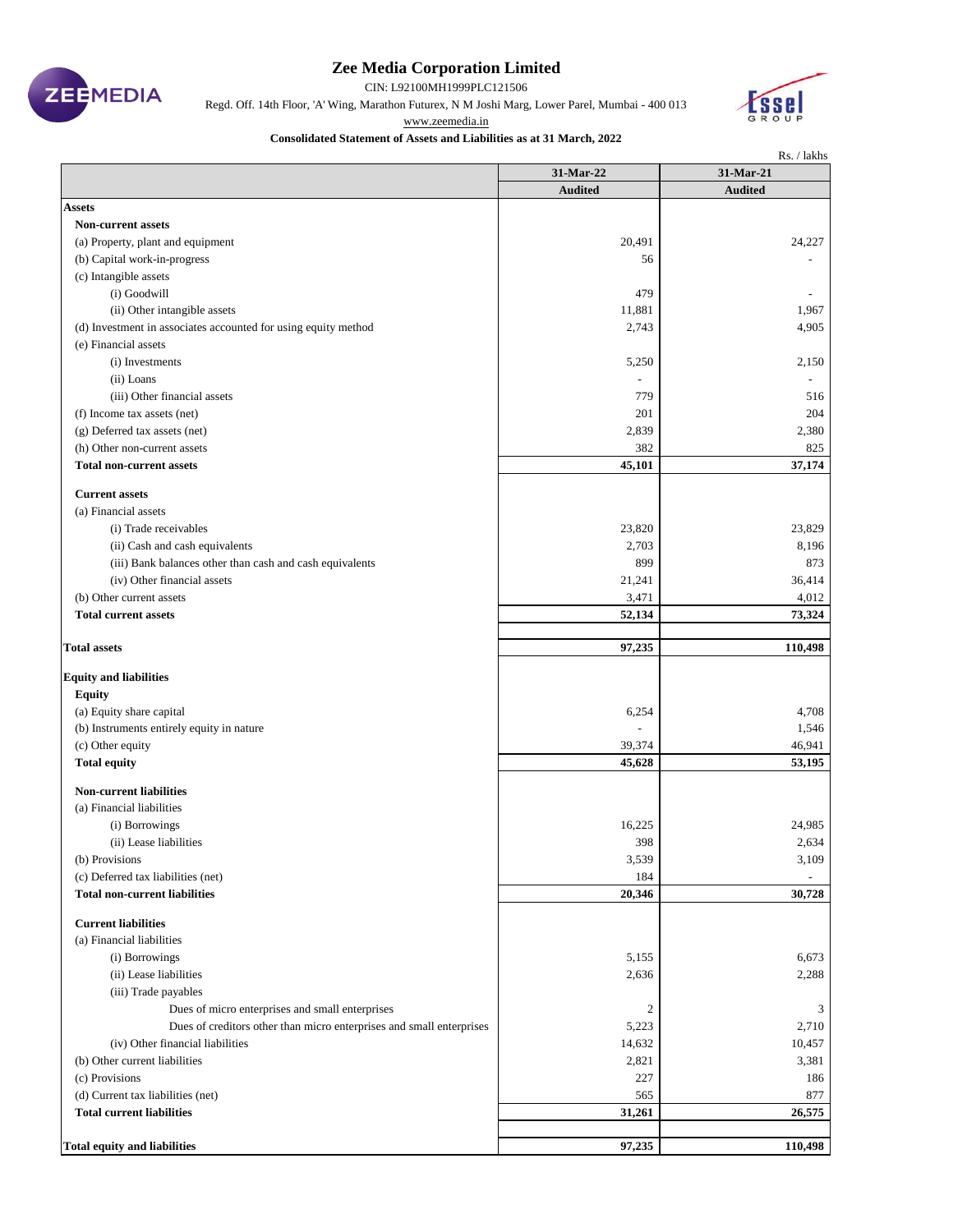

**Zee Media Corporation Limited** CIN: L92100MH1999PLC121506



Regd. Off. 14th Floor, 'A' Wing, Marathon Futurex, N M Joshi Marg, Lower Parel, Mumbai - 400 013

[www.zeemedia.in](http://www.zeenews.india.com/)

**Consolidated Statement of Cash Flows for the year ended 31 March, 2022**

| Rs. / lakhs                                                                                |                |                |
|--------------------------------------------------------------------------------------------|----------------|----------------|
|                                                                                            | 31-Mar-22      | 31-Mar-21      |
|                                                                                            | <b>Audited</b> | <b>Audited</b> |
| A. Cash flow from operating activities                                                     |                |                |
| Profit/(loss) before tax                                                                   | (7,271)        | 10,703         |
| <b>Adjustments for:</b>                                                                    |                |                |
| Depreciation and amortization expense                                                      | 8.486          | 8.077          |
| Allowances / (reversal) for bad and doubtful debts / advances                              | 1.002          | 327            |
| Bad debts / advances written off                                                           | 94             | 52             |
| Liabilities / excess provisions written back                                               | (132)          | (103)          |
| Re-measurement gains / (losses) of defined benefit obligation                              | 19             | 216            |
| Unrealized loss / (gain) on exchange adjustments (net)                                     | (7)            | 29             |
|                                                                                            | 850            | 120            |
| Net loss / (profit) on sale / discard of property, plant and equipment / intangible assets |                |                |
| Expenses related to issuance of Non Convertible Debentures                                 |                | 56             |
| Gain on derecognition of right-of-use asset                                                |                | (14)           |
| Interest expense                                                                           | 3,423          | 2,299          |
| Unwinding of discount on deposits received                                                 |                | 26             |
| Share of (profit) / loss of associates                                                     | (259)          | (24)           |
| Expenses related to capital issues charged directly to other equity                        | (15)           | (28)           |
| Interest income                                                                            | (401)          | (371)          |
| Unwinding of discount on deposits given                                                    | (10)           | (9)            |
| Exceptional items (Refer Note 4)                                                           | 21,195         | 1,117          |
|                                                                                            | 26,974         | 22,473         |
| Operating profit before working capital changes<br>Adjustments for:                        |                |                |
| (Increase)/decrease in trade and other receivables                                         | (3,614)        | (10, 289)      |
| Increase/(decrease) in trade and other payables                                            | 6,590          | 3,282          |
| <b>Cash generated from operations</b>                                                      | 29,950         | 15,466         |
| Direct taxes paid (net)                                                                    | (5,045)        | (3,149)        |
| Net cash flow from operating activities (A)                                                | 24,905         | 12,317         |
| <b>B.</b> Cash flow from investing activities                                              |                |                |
| Purchase of property, plant and equipment, intangible assets, capital work in progress     | (9,822)        | (4, 439)       |
|                                                                                            |                |                |
| Payment on account of business combination (Refer note 7)                                  | (6, 377)       |                |
| Sale of property, plant and equipment and intangible assets                                | 54             | 15             |
| Loan given                                                                                 | (500)          |                |
| Loan given repaid                                                                          | 500            |                |
| Investment in Alternate investment fund                                                    | (3,100)        |                |
| Proceeds from sale of investment                                                           | 170            |                |
| (Increase) / decrease in deposits with banks (net)                                         | (257)          | (293)          |
| Interest received                                                                          | 410            | 362            |
| Net cash flow (used in)/ from investing activities (B)                                     | (18,922)       | (4,355)        |
| C. Cash flow from financing activities                                                     |                |                |
| Repayment of long-term borrowings                                                          | (4,611)        | (1,948)        |
| Proceeds from issue of share warrants                                                      | 4,118          |                |
| Proceeds from vehicle loans                                                                | 176            |                |
| Proceeds from issue of Non Convertible Debentures (net of expenses)                        |                | 22,944         |
|                                                                                            |                | (20,000)       |
| Payment against invocation of Corporate Guarantee obligation                               |                |                |
| Redemption of Non Convertible Debentures                                                   | (6,521)        |                |
| Repayment of vehicle loans                                                                 | (26)           | (25)           |
| Principal payment of lease liabilities                                                     | (1,888)        | (1,969)        |
| Interest payment of lease liabilities                                                      | (380)          | (556)          |
| Interest paid                                                                              | (2, 492)       | (1, 344)       |
| Net cash flow from/(used in) financing activities (C)                                      | (11,624)       | (2,898)        |
| Net changes in cash and cash equivalents $(A+B+C)$                                         | (5,641)        | 5,064          |
| Cash and cash equivalents at the beginning of the year                                     | 8,196          | 3,132          |
| Cash and cash equivalents at the end of the year                                           | 2,555          | 8.196          |

**Note 1:** Breakup of cash and cash equivalents is as under:

|                                                                              |                | Rs. / lakhs    |
|------------------------------------------------------------------------------|----------------|----------------|
|                                                                              | 31-Mar-22      | 31-Mar-21      |
|                                                                              | <b>Audited</b> | <b>Audited</b> |
| Balances with banks                                                          |                |                |
| - in current accounts (including debit balance in cash credit account)       | 2.542          | 4.483          |
| - in deposit accounts                                                        | 149            | 3,701          |
| Cash on hand                                                                 | 12             |                |
| Cash credit from bank which forms an integral part of cash management system | (148)          |                |
| Cash and cash equivalents at the end of the year                             | 2.555          | 8,196          |

**Note 2:** Non- cash transaction

During the year ended 31 March, 2021, the Holding Company had issued and allotted 15,46,39,175 0.01% Compulsorily Convertible Preference Shares of Re. 1 each, at a issue price of Rs. 5.82 (including premium of Rs. 4.82) amounting to Rs. 9,000 lakhs to Miloeux Media & Entertainment Private Limited (Refer note 5(i)).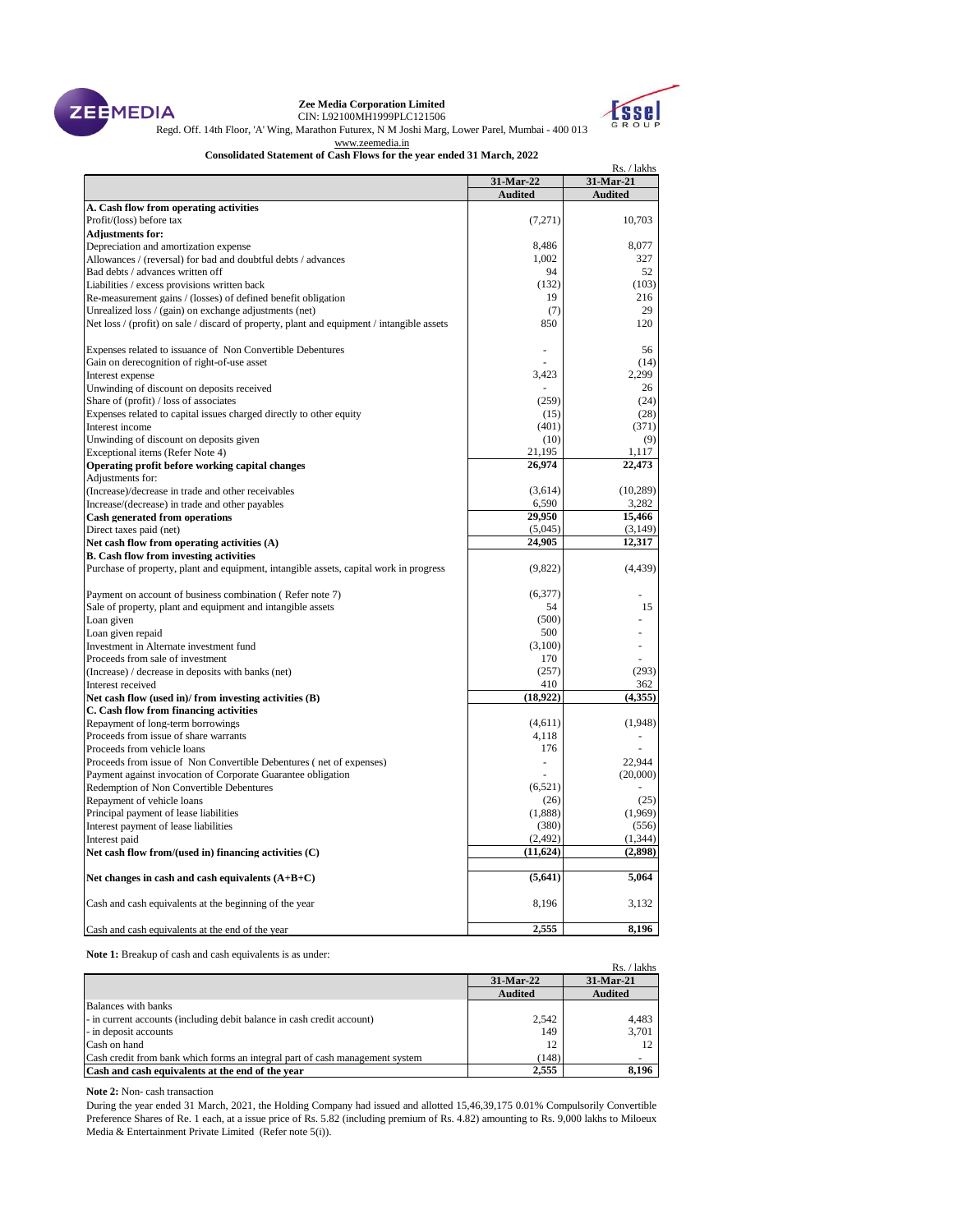

CIN: L92100MH1999PLC121506 Regd. Off. 14th Floor, 'A' Wing, Marathon Futurex, N M Joshi Marg, Lower Parel, Mumbai - 400 013

www.zeemedia.in

- 1 The above consolidated financial results, prepared in accordance with the Indian Accounting Standards (Ind AS), the provisions of the Companies Act, 2013 and guidelines issued by the Securities and Exchange Board of India, have been reviewed by the Audit Committee and approved by the Board of Directors at their respective meetings held on 24 May, 2022.
- 2 The Group has only one identifiable business segment viz. News Publishing and Broadcasting Business.
- 3 The figures for the quarter ended 31 March, 2022 and corresponding quarter ended in the previous year as reported in the consolidated annual financial results are the balancing figures between audited figures in respect of the full financial year and the published year to date unaudited figures upto the end of the third quarter of the relevant financial year which were subjected to limited review.
- 4 Exceptional items:

(a) During the year ended 31 March, 2021, the Group had written back certain provisions / liabilities amounting to Rs. 883 lakhs which were no longer required / payable. Further, the global pandemic has caused extensive proliferation of the news business, and hence further increased competition and accordingly the Group was required to adopt an aggressive content and distribution strategy. Further, the use of decentralised studios and adoption of work-from-home culture required additional investments. The Group entered into strategic content and distribution partnerships with various vendors / aggregators for the aforementioned requirements. In some cases where the obligations could not be fulfilled within the agreed timelines due to prolonged and widespread global pandemic and disruption in the supply chain, the Group had taken various steps including rescheduling of delivery terms. However, on a prudence basis, the Group had provided ₹ 2,000 lakhs as allowances for bad and doubtful advances / deposits for the year / quarter ended 31 March, 2021.

During the year / quarter ended 31 March, 2022, the Group has re-assessed the recoverability of its assets including property, plant and equipment, intangible assets, investments and receivables considering the internal and external information including subsequent collections of receivables, credit risk and industry reports available. Based on such assessments and steps being taken, the Group has provided an amount of Rs. 4,500 lakhs as allowances for bad and doubtful deposits for the quarter ended 31 March, 2022, in addition to the amount of Rs. 1,710 lakhs provided during the quarter ended 30 June, 2021, and expects no further adjustments to the carrying values of its assets.

(b) The Holding Company's investment of Rs. 43,627 lakhs in 436,26,56,265 - 6% Non-Cumulative Non-Convertible Redeemable Preference Shares of Re. 1 each of Diligent Media Corporation Limited (DMCL) redeemable at par on 01 November, 2036, which had been fully provided for in earlier years as per Ind-AS 109 – "Financial Instruments", were sold for a consideration of Rs. 170 lakhs on 24 July, 2021 and the gain on transfer of such Preference Shares of Rs. 170 lakhs has been disclosed as Exceptional Item for the year 31 March, 2022.

(c) The Holding Company has provided Rs. 12,733 lakhs against amount recoverable from DMCL (Refer note 6 below) and the same is shown as Exceptional item for the year ended 31 March, 2022.

(d) The Holding Company's investments in associates of Rs. 3,688 lakhs and Rs. 289 lakhs in equity shares of Today Merchandise Private Limited (TMPL) and Today Retail Network Private Limited (TRNPL) respectively, were tested for impairment as per Ind-AS 36 – "Impairment of Assets" as at 31 March, 2022. Based on the valuations carried out by an independent valuer, an amount of  $\bar{\tau}$  2,228 lakhs and Rs. 192 lakhs has been provided towards impairment in the value of goodwill in TMPL and TRNPL respectively and disclosed as an Exceptional Item for the quarter / year ended 31 March, 2022.

5 During the year ended 31 March, 2022, the Holding Company has allotted:

(i) 15,46,39,175 equity shares of Re. 1 each fully paid up on conversion of 15,46,39,175 Compulsorily Convertible Preference Shares ("CCPS") of Re. 1 each fully paid up, issued during the previous year at a premium of Rs. 4.82 to Non-Promoters.

(ii) 135,000,000 warrants on 5 January, 2022 for cash consideration on a preferential basis, at an issue price of Rs. 12.20 per warrant (including premium of Rs. 11.20), with the right to warrant holder to apply for and be allotted 1 (One) Equity Share of face value of Re. 1 each fully paid up of the Holding Company, to Asian Satellite Broadcast Private Limited, a Promoter Group entity. As per the terms of the issue, on allotment received Rs 4,118 lakhs, being 25% of issue price.